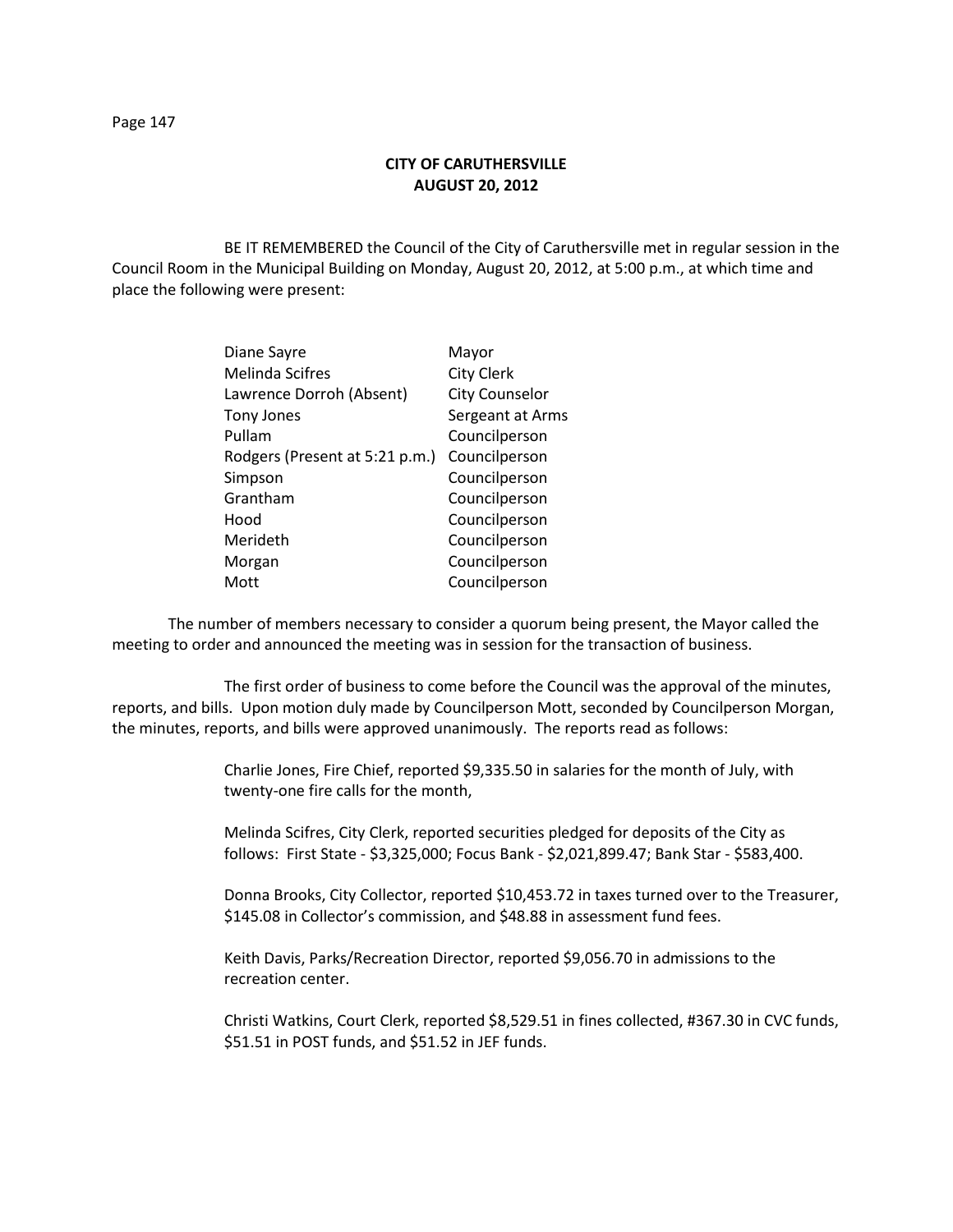## Page 148

Paul Shaw, Water/Wastewater Manager, reported receipts for the water department as follows:

| Water         | \$92,738.88  | <b>Water Customers 2422</b> |
|---------------|--------------|-----------------------------|
| Sewer         | 24,655.15    | Sewer Customers 2308        |
| Garbage       | 36,579.59    |                             |
| Meter Service | 824.28       |                             |
| Mos. Spray    | 580.03       |                             |
| Primacy Fee   | 7,394.50     |                             |
| Sewer Primacy | 1,896.63     |                             |
| Sewer Bond    | 10,810.05    |                             |
| Debt Service  | 541.00       |                             |
| TOTAL         | \$176,020.21 |                             |
|               |              |                             |

The next item of business to come before the Council was the bid opening for the skate board equipment. One bid had been received from American Ramp Company in the amount of \$27,682.45. Mayor Sayre reported the casino had contributed \$52,000 for the skate board park. After discussion, Councilperson Morgan motioned to approve the bid from American Ramp, with Councilperson Grantham seconding, and motion carried unanimously.

Councilperson Mott then motioned to remove the fencing bid from the table. The bid had been presented at the last meeting from Montgomery Fencing in the amount of \$3,900, and was the only bid received. Terry Rushing reported a decision was made to place the post for the fence on top of the concrete. After discussion, Councilperson Mott motioned to approve the fencing bid in the amount of \$3,900 from Montgomery Fence, with Councilperson Morgan seconding, and motion carried.

Councilperson Morgan reported the fire department had responded to five fire calls during August 6 through August 20.

Police Chief Tony Jones reminded the Council they are to have ID's made at the police station. Everybody needs to have an ID in case of another disaster. The ID will allow the National Guard to let you back into town if you are out of town when it hits. Also, all of the new bullet-proof vests have been given to the officers, and they are now wearing them. He thanked the Council for buying the new vests for the department.

Paul Shaw, Water/Wastewater Manager, reported the Third Street water plant was started, and a problem was found with the well that feeds the plant. He has contacted Flynn drilling to obtain a quote to repair the well. Mayor Sayre stated the committee decided to move forward with the repair of the well.

Terry Rushing, Operations Supervisor, stated the street crews are working on street breaks and sidewalk repairs.

Keith Davis, Parks/Recreation Director, reported his staff is getting the playground equipment up to code. Everything is running smoothly at the recreation center.